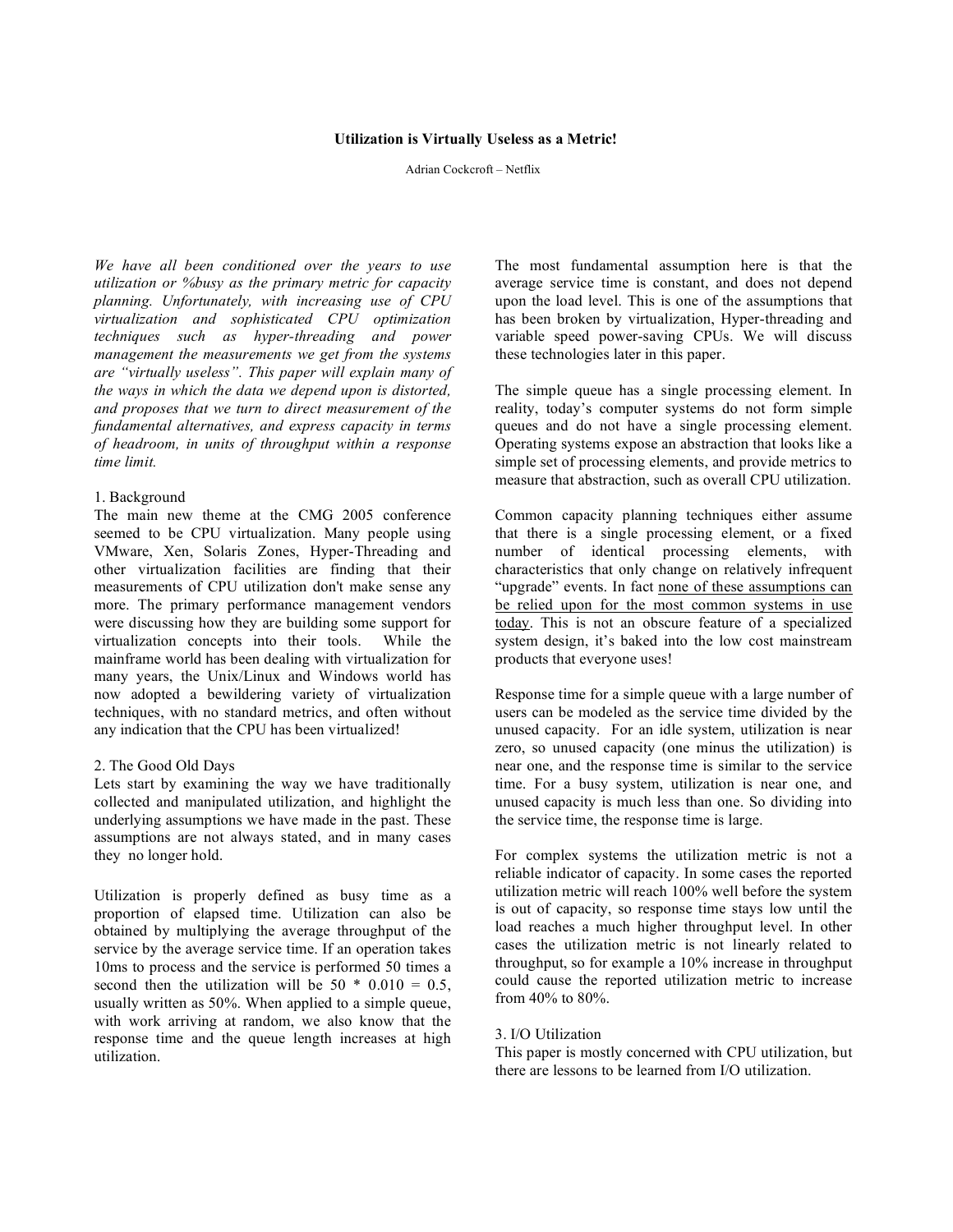In days of old, when tools like iostat were first written for Unix systems, a disk was a simple thing. It could seek, read and write, and while it was doing those things it was a busy disk and you had to wait for it to finish. Thus iostat reported disk utilization and when the disk got busy, the response time got bad. The advent of intelligent disk controllers changed all that. For example the SCSI protocol allows multiple commands to be sent to the disk, with completion in any order. Each disk consists of a pair of queues in tandem, one of requests that have not been issued, and one of requests that are currently inside the disk itself.

Storage virtualization has always been an issue. From the beginning, disks have been partitioned, and the utilization metrics of each partition have a complex relationship to the utilization of the disk as a whole. It is also very difficult to see the utilization of an individual file. Partitions can also be combined using a volume manager into stripes, concatenations, mirrors and RAID volumes.

Some versions of Unix still have a simplistic iostat that reports on a single simple logical queue, the more enlightened iostat commands have more useful options. For example on Solaris, you can see the iostat data on a per partition, per disk, per controller and per volume basis, and it does separate the wait queue metrics from the active queue metrics. To get per-volume stats you have to use the bundled Solaris volume manager, add-on products such as Vertitas Volume Manager don't work with iostat. Try iostat –xpnCez (think "expenses" to remember this combination) to get lots of detailed information.

Modern disk subsystems are built using storage area networks (SANs) and cached RAID disk controllers. The logical units (LUNs) that appear to the operating system to be single disks, are actually complex combinations of RAM cache and large numbers of disks.

In a high availability SAN configuration each LUN can be accessed via four paths. Dynamic multi-pathing spreads the load over all four paths and transparently hides failures. The same LUN appears as four separate LUNs to iostat, which has no way to know the actual configuration.

Multiple host systems share access to storage over a SAN. In many cases the same physical disk will be shared by several hosts. There is no way for each host to know how much I/O capacity is being used by other hosts, and poor or unpredictable response times can sometimes be traced to this effect.

When iostat thinks that a LUN is 100% utilized it makes the false assumption that a single service element is processing a single queue of requests. In fact multiple service elements are processing multiple queues of requests. A large number of concurrent requests can usually be processed, but there is no way for the iostat command to find out what the internal capability of a LUN is, so it cannot reliably report utilization.

Sophisticated I/O trace based capture and modeling tools such as Ortera Atlas (http://www.ortera.com) can determine what is happening at the filesystem and volume layers, and calculate a new metric called the "capability utilization" of the underlying LUN.

This problem is directly analogous to the situation we now find in the CPU realm.

## 4. Intel Hyper-Threading

Hyper-Threading is used by most recent Intel server processors. In summary, when a CPU executes code, there are times when the CPU is waiting for a long operation such as a memory read to complete. Since the pipeline of functional units inside the CPU is stalled for a very short period this is often called a "pipeline bubble". By adding a small amount of extra complexity to the CPU, it can be made to keep track of two separate execution states at the same time, and two completely isolated code sequences can share the same pipeline of execution units. In this way when one thread stalls, the other thread takes over and the pipeline bubbles are eliminated.

Intel describes this technology at http://www.intel.com/technology/hyperthread/ and Yaniv Pessach of Microsoft describes it at http://msdn.microsoft.com/msdnmag/issues/05/06/Hyper Threading/default.aspx. I tried searching for information on the performance impact and performance monitoring impact and found several studies that describe improvements in terms of throughput that ranged from negative impact (a slowdown) to speedups of 15-20% per CPU. I didn't see much discussion of the effects on observability or of effects on response time. The Intel CPU pipeline is already quite efficient at keeping pipeline bubbles to a minimum, which is why the speedup isn't huge. An improvement of this magnitude does however represent a useful increase in capacity.

To summarize the information that I could find, the early measurements of performance included most of the negative impact cases. Software and hardware improvements mean that the latest operating systems on the most recent Intel Pentium 4 and Xeon chipsets have a larger benefit and minimize any negative effects.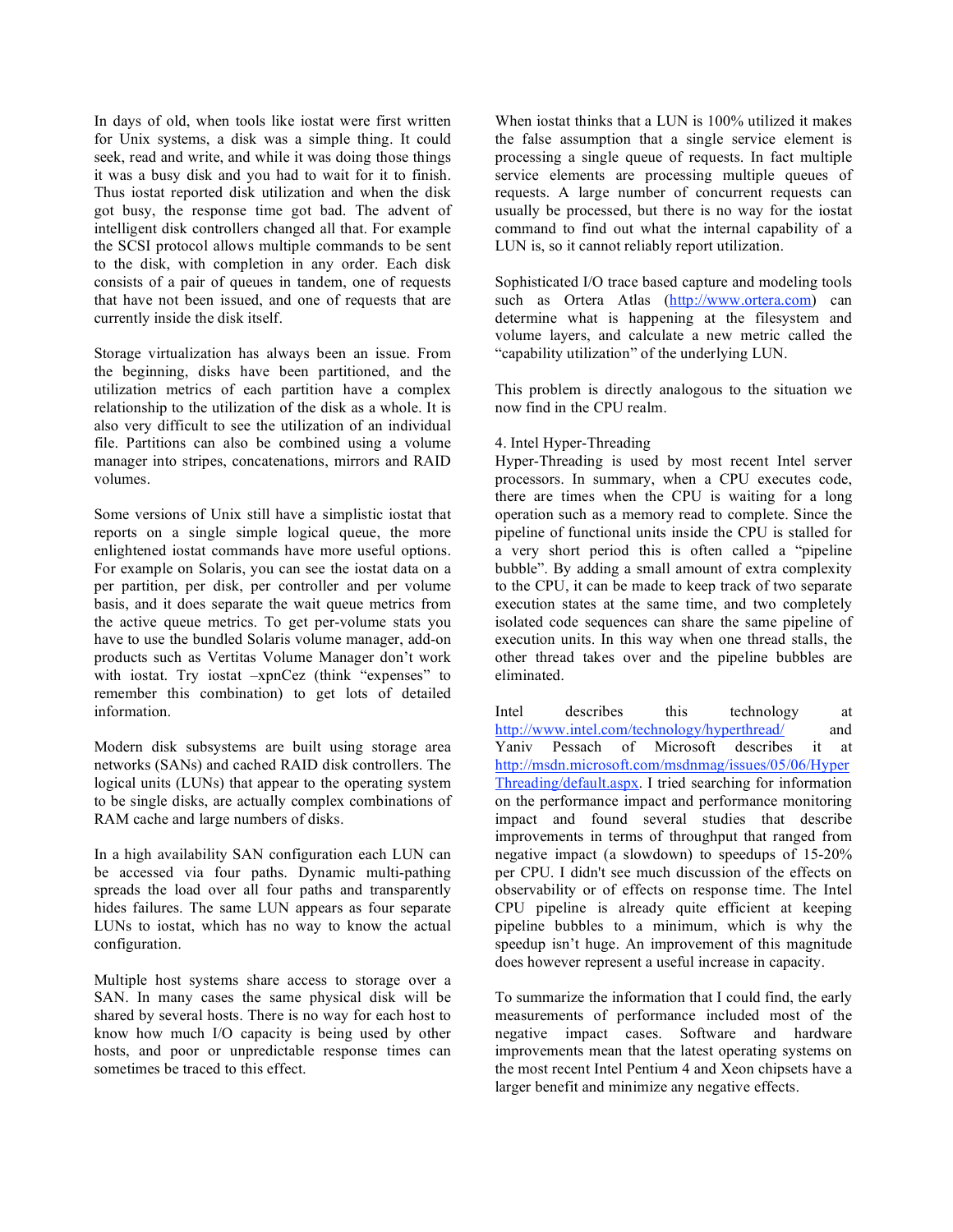From a software point of view, Intel advises that Hyper-Threading should be disabled for anything older than Windows XP, Windows Server 2003 and recent releases of RedHat and SuSe Linux. Older operating systems are naiive about Hyper-Threading and while they run, they don't schedule jobs optimally. In addition older Solaris x86 releases are also unaware of Hyper-Threading and Solaris 9 and 10 for x86 include optimized support. I have also been told that the Linux 2.6 kernel includes optimizations for Hyper-Threading that have been backported to recent patches for the Linux 2.4 kernel.

From a hardware point of view, the benefit of Hyper-Threading increases as CPU clock rates and pipeline lengths increase. Longer waits for pipeline stalls due to memory references and branch mispredictions create larger "pipeline bubbles" for the second Hyper-Thread to run in. It is possible that there may also be improvements in the implementation of Hyper-Threading at the silicon level as Intel learns from early experiences and improves its designs.

The fundamental problem with monitoring a Hyper-Threaded system is that it invalidates one of the most basic and common assumptions made by capacity planners. For many years the CPU utilization of a normal system has been used as a primary capacity metric since it is assumed to be linearly related to the capacity and throughput of a normal system that has not saturated. In other words, you expect that the throughput at 60% busy is about twice the throughput at 30% busy for a constant workload.

Hyper-Threaded CPUs are non-linear, in other words they do not "scale" properly. A typical two CPU Hyper-Threaded system behaves a bit like two normal fast CPUs with two very slow CPUs which are only active when the system is busy. The OS will always report it as a four CPU system.

Whereas the service time (CPU used) for an average transaction remains constant on a normal CPU as the load increases, the service time for a Hyper-Threaded CPU increases as the load increases.

If all you are looking at is the CPU %busy reported by the OS, you will see a Hyper-Threaded system perform reasonably well up to 50% busy then as a small amount of additional load is added the CPU usage shoots up and the machine saturates.

To be clear, the use of Hyper-Threads does normally increase the peak throughput of the system, they often

provide a performance benefit, but they can make it difficult to manage the capacity of a system.

### 5. Sun CoolThreads "Niagara"

The latest member of the Sun SPARC processor family is the UltraSPARC-T1, also commonly known by its code-name "Niagara". In some ways it is similar to Intel Hyper-Threading but it takes the concept to an extreme level. Sun provides some details of its features at http://www.sun.com/processors/UltraSPARC-

T1/details.xml and there are many more links to detailed discussions from Richard McDougall's blog entry at http://blogs.sun.com/roller/page/rmc?entry=welcome\_to the cmt era. The design goal is maximum throughput per watt for commercial workloads such as Java, database and web serving. This is a widely used low cost platform from Sun, so it is important to understand how to manage it from a capacity planning perspective.

The T1 contains eight CPU cores with four threads each that process integer calculations only, and a single shared floating point unit, all on the same chip. The CPU pipeline design is deliberately kept simple, and if only one thread is executing a large number of pipeline bubbles occur. The single thread performance is much slower than a typical Intel or AMD CPU, but since there are 32 threads on the T1, its overall throughput is comparable to several conventional CPUs for integer work. For floating point calculations, the single shared floating point unit gives poor performance that does not scale as more threads are added.

The Solaris operating system reports standard system monitoring metrics that show a T1 as a 32 processor system. One single CPU bound thread cannot make it more than about 3% busy. Unlike the Intel Hyper-Threaded systems, the first thread on each core does not come close to fully utilizing that core, so additional threads get quite good scalability. However, a core running four busy threads is unlikely to provide four times the throughput of a single thread, and the actual scalability ratio is going to be very application dependent.

The service time per transaction is going to increase at higher load levels, and the utilization characteristic is non-linear. The presence of any floating point code in your transaction is also going to have an impact on service times in a non-linear manner, as the T1 behaves like a single CPU system rather than a 32 CPU system when it is running floating point calculations.

#### 6. CPU Power Management

AMD PowerNow! for the Opteron series of server CPUs dynamically manages the CPU clock speed based on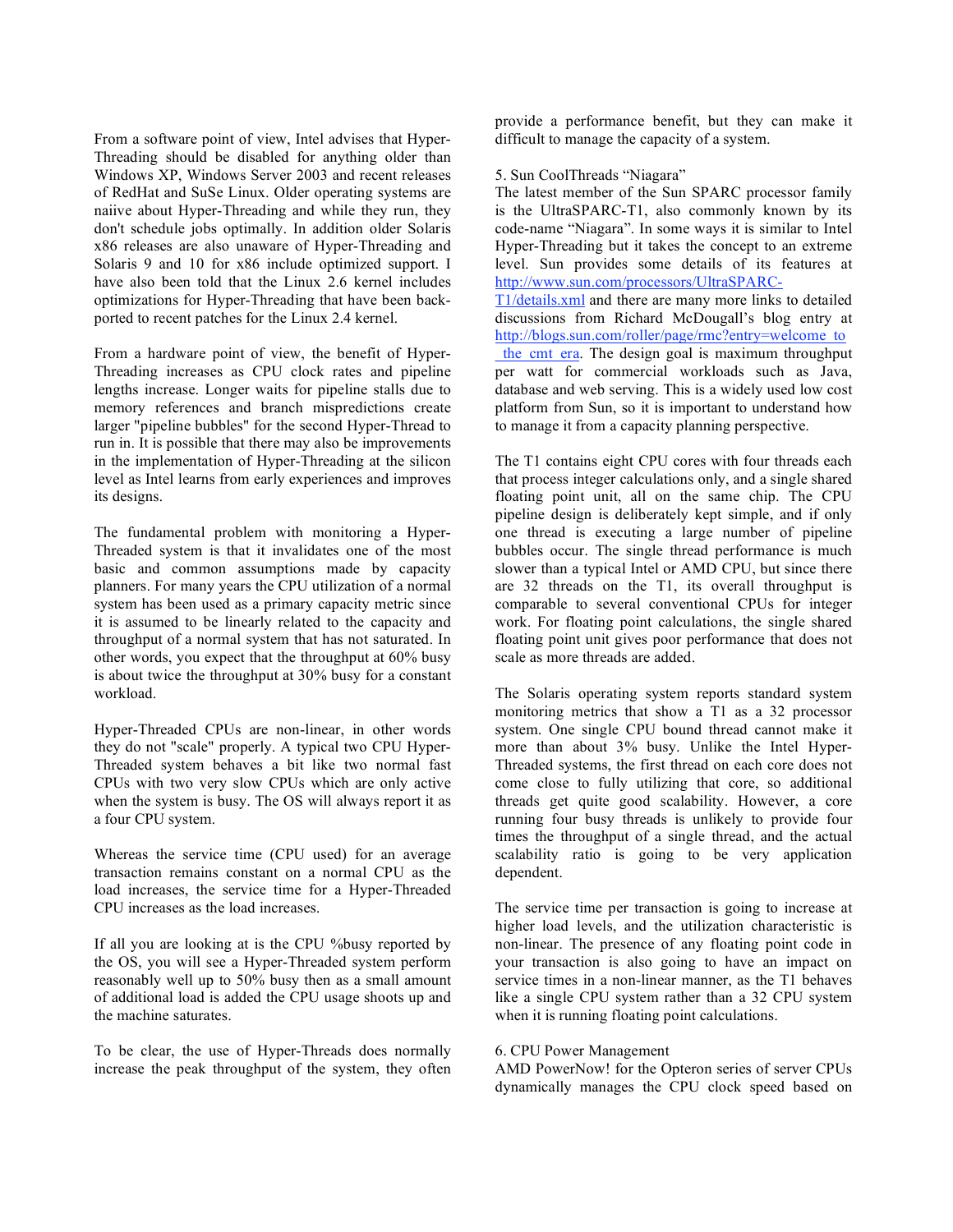Utilization in order to reduce the overall power consumption of the system. The speed takes a few milliseconds to change, and it is not clear exactly what speeds are supported, but one report stated that the normal speed of 2.6GHz would reduce to as low as 1.2GHz under a light load.

This report also shows detailed CPU configuration. http://www.gamepc.com/labs/view\_content.asp?id=opter on285&page=3

The problem with this for capacity management is that there is no indication of the average clock rate in the standard system metrics collected by capacity planning tools. PowerNow! is described by AMD at http://www.amd.com/us-en/0,,3715\_12353,00.html and drivers for Linux and Windows are available from http://www.amd.com/usen/Processors/TechnicalResources/0,,30\_182\_871\_9033,

00.html. In the future, operating systems may be able to take the current speed into account, and estimate the capability utilization, but the service time is higher at low clock rates, so we will always see some confusing metrics.

The current PowerNow! implementation works on a perchip basis, and Opteron's have two complete CPU cores per chip that share a common clock rate. In a multiprocessor system made up of several chips, each pair of processing cores could be running at a different speed, and their speed can change several times a second.

Our basic assumption, that mean service time is a constant quantity, is invalidated in a very non-linear manner.

7. Virtualization as an Element of Architecture The Enterprise Grid Alliance (http://www.gridalliance.org) has published a reference architecture that defines layers of virtualization. A diagram taken from the EGA Reference Architecture is shown below.



Figure vill - Some Grid Component Classes

For each physical layer in the areas of storage, compute and network, there is a corresponding virtualized layer. Most current metrics and management systems are built to address the physical layers only, and this represents a challenge both for tools vendors and for capacity planning professionals.

## 8. Virtualized Physical CPU Resources

As shown in the EGA reference architecture diagram, virtual machine monitors (VMMs), Hypervisors and Hardware Partitions provide a raw CPU resource that can host a complete operating system. IBM's VM on mainframes is an early example of a VMM, and Sun's Dynamic System Domains is an early example of hardware partitioning. They have been in use for many years on a small number of high end systems.

The major change in this space is that low cost commodity hardware now has the same features. VMware (http://www.vmware.com) and Xen (http://www.xensource.com) have become popular ways to host many instances of different operating systems on a single machine, and low cost hardware such as Sun's UltraSPARC-T1 and AMD's Opteron (for example see http://www.pantasys.com) have support for flexible hardware partitioning.

For hardware partitioning, the capacity management problem is that the number of CPUs in the machine can change, and most performance management tools do not collect and report this as a time varying metric. It usually reported as a system constant. In some cases a reboot is needed to effect a change, but the trend is to allow a dynamic change to be made to a running system. Such changes tend to happen relatively infrequently, perhaps twice a day at most.

For VMMs, the additional problem for performance tools is that the CPU allocation is non-integral, a fraction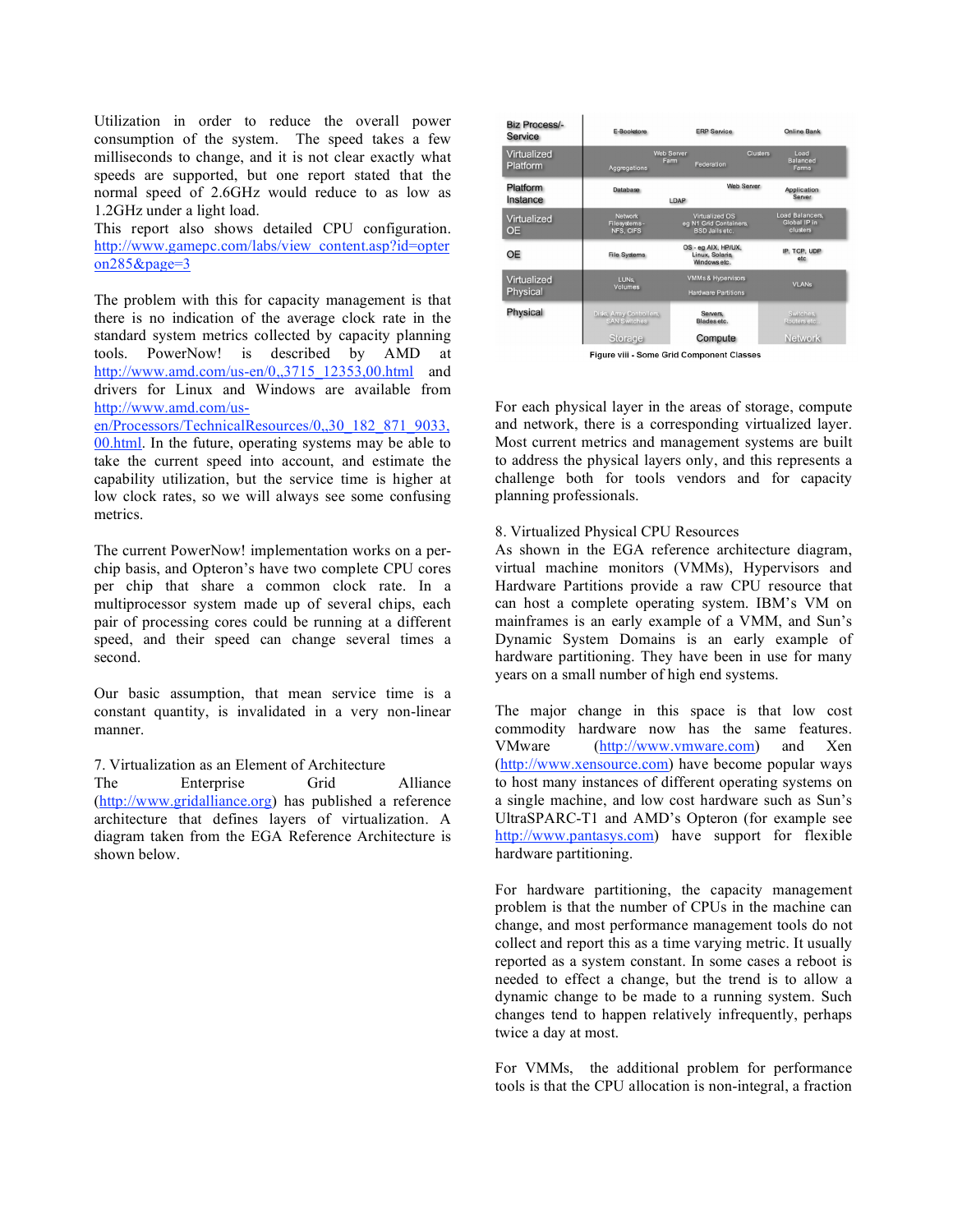of a CPU can be provided and that fraction may be allowed to vary instantaneously. If an operating system running in a VMM is configured to provide all its idle time to other co-habiting operating systems, then it is by definition 100% busy all the time. However its ability to do more work is completely unrelated to the naive utilization metric. If all the hosted operating systems in a VMM get busy at the same time then response times will increase without any indication from the traditional system metrics.

In older tools, the number of CPUs reported by an operating system is not only static, it's an integer. For VMMs the average provisioned CPU must be reported in every time interval along with all the other metrics. Luckly, the wide use of VMware has already generated a good awareness for the issues, and there is quite wide support for VMware specific metrics in performance management tools from vendors such as BMC, Teamquest and Hyperic, however these vendors do not explicitly support Xen as far as I could tell.

## 9. Virtualized Operating System Resources

In some cases, the overhead of managing a completely separate operating instance is not needed. If many copies of the exact same version of the operating system are required then a resource container may be used to virtualize operating system resources. The traditional IBM Mainframe Logical Partition (LPAR) is an example. Solaris 10 provides zones (N1 Resource Containers) which can have their own root password, IP address and a defined share of the overall CPU resources. Solaris extended system accounting (http://perfcap.blogspot.com/2005/02/extendedaccounting-in-solaris-8-10.html) collects data on a per

zone basis, but few tools currently make use of this information. There is no current way to get CPU utilization on a per zone basis other than by using extended system accounting's interval accounting facility for all the processes in each zone.

An application that is subject to limitations on the share of the CPU that it can use, will have a response time characteristic that is dependent upon its share allocation. For this reason, it is important to collect and report the average CPU share allocation in an interval along with all other metrics.

#### 10. Focus on Headroom

So if utilization is no longer useful, what should we replace it with in all those nice graphs we use for capacity planning? I propose that we focus on defining a metric called "headroom".

For simple systems, headroom reduces to "one minus margin minus utilization". So if your simple system is truly 65% busy and you never want it to be more than 80% busy, you are targeting a 20% margin and have 15% headroom. For simple systems where the amount of CPU power varies we can use a plot format that is described in a CMG03 Paper on "Capacity Planning for the Virtualized Datacenter". As shown below, the capacity and margin changes twice a day, to track the expected daytime utilization peak.



If the CPU clock rate is changing to save power, then the average CPU clock rate can be used to obtain an estimate of current capacity, and headroom can be calculated based upon the capacity at maximum clock rate. However, unlike a simple change in the number of CPUs, there is also an impact on service time, since the service time with reduced clock rate will be higher.

For complex systems, where utilization is not linearly related to capacity, the focus should shift from utilization and headroom based on busy time, to headroom based on throughput and response time.

If we know that a system can sustain a peak throughput of 5000 transactions per second with four Opteron CPUs at full clock rate, then if it is running at 4000 transactions per second it has 20% remaining headroom. We can replace our utilization graphs with graphs that have throughput on the Y-axis, and which show the peak throughput level as a separate line, which varies according to the average capacity of the system.

We may not know the peak throughput for a particular workload, but we can often measure response time for our transactions, either directly at the application level, or by inference from low level CPU statistics (such as microstate accounting in Solaris). Since the load varies over time, we can also make a plot of response time versus throughput, and fit a curve to it that we can use to